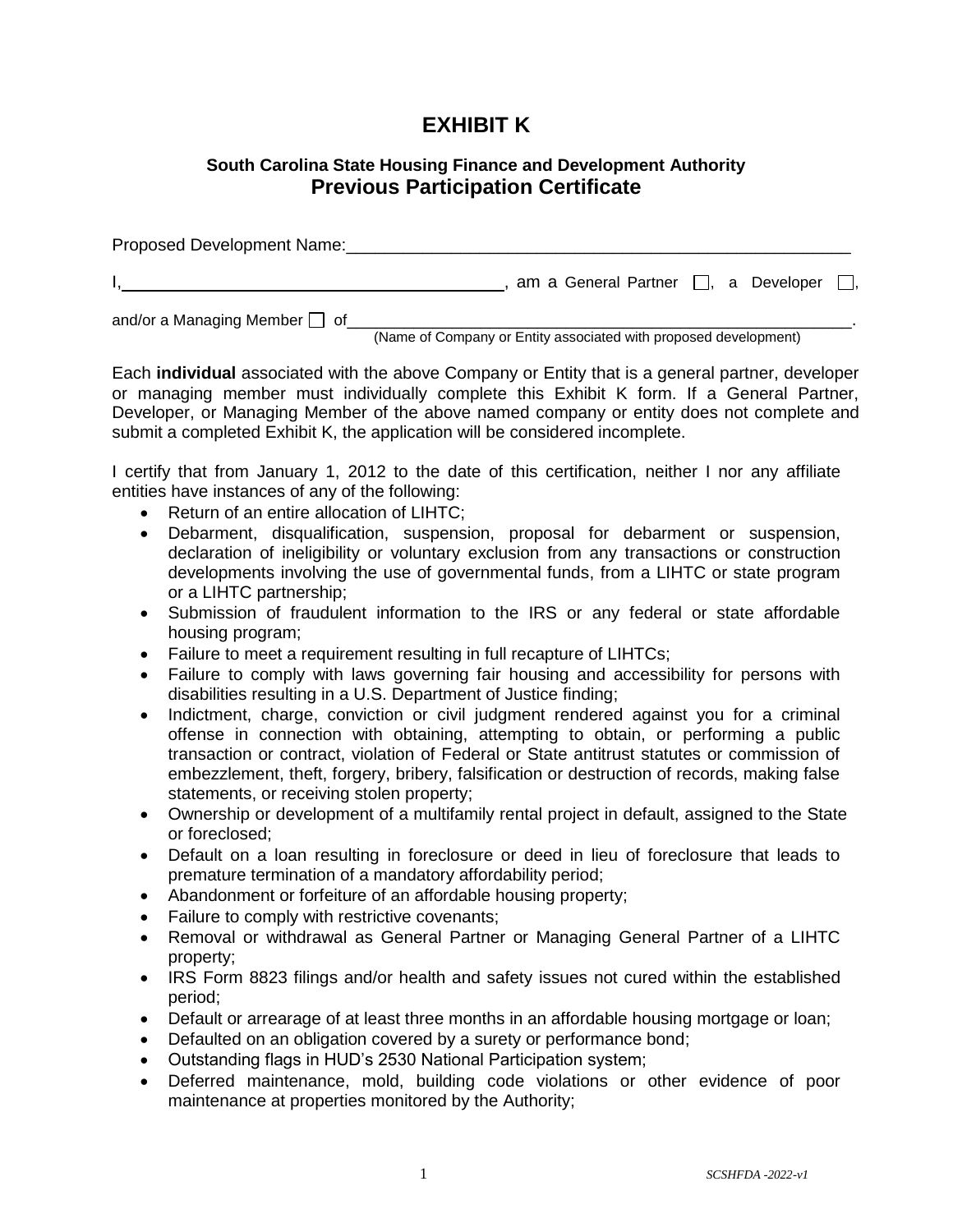- Failure to pay Compliance Monitoring Fees;
- Failure to submit rent rolls, annual owner certifications, or other required reporting;
- Failure to report to the Authority any common areas, buildings or dwelling units that have been out of service for a period exceeding 30 days due to damage or disrepair; and/or
- Failure to notify the Authority of a change in property ownership or management.

If I have been affiliated with any instance listed above I have attached a detailed explanation or waiver from the Authority.

List all developments, from January 1, 2012 through December 31, 2021, in which you were the general partner or managing member from project inception through receipt of Certificate of Occupancy and issuance of 8609s. You may attach a spreadsheet containing the information below:

| Development Name | City, State | # Units | Date<br>Completed | Funding Sources | Percent of<br>Current<br>Ownership<br>Interest |
|------------------|-------------|---------|-------------------|-----------------|------------------------------------------------|
|                  |             |         |                   |                 |                                                |
|                  |             |         |                   |                 |                                                |
|                  |             |         |                   |                 |                                                |
|                  |             |         |                   |                 |                                                |
|                  |             |         |                   |                 |                                                |
|                  |             |         |                   |                 |                                                |
|                  |             |         |                   |                 |                                                |
|                  |             |         |                   |                 |                                                |